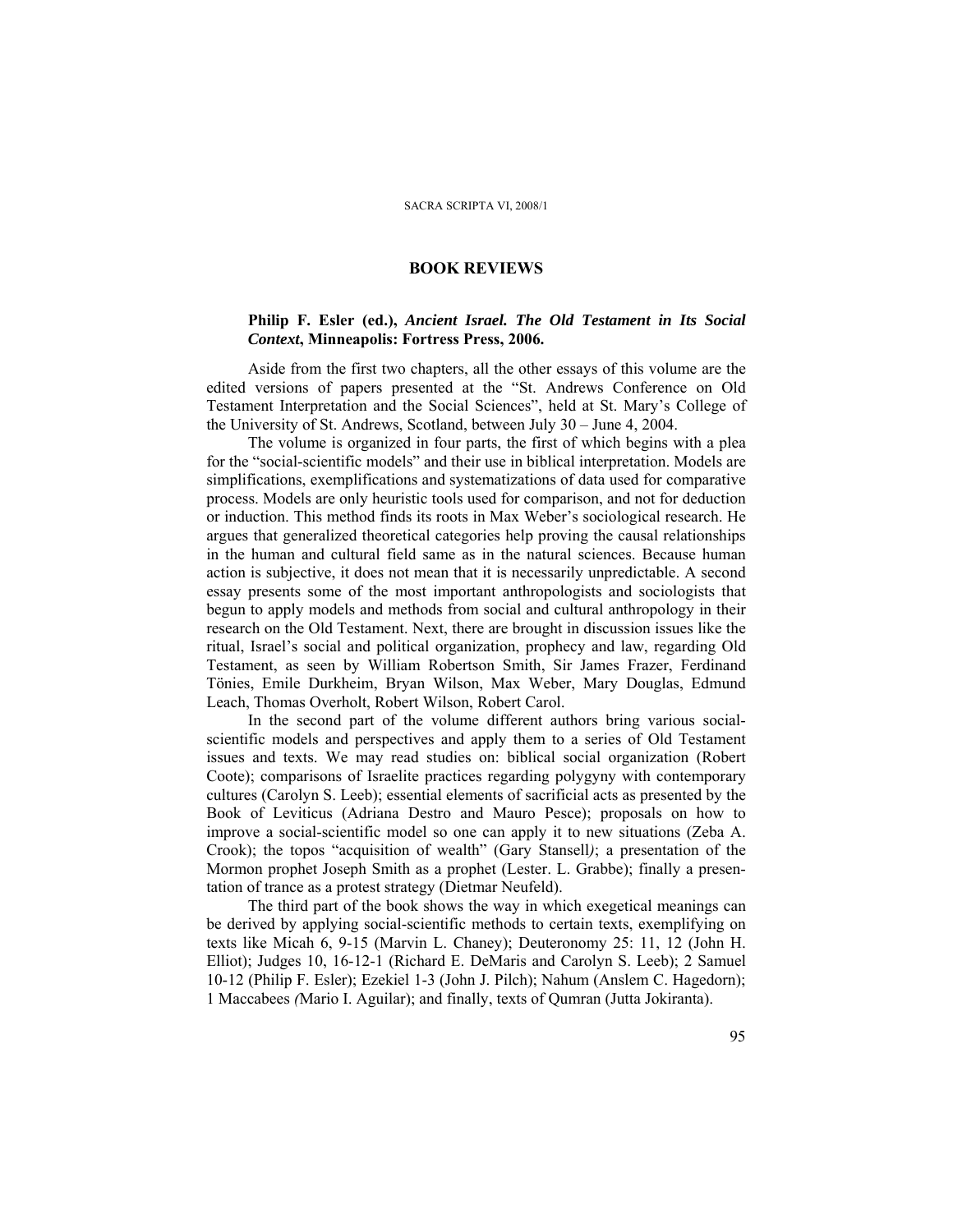The last part of the book, entirely dedicated to *Biblical Hermeneutics*, makes a case for the hermeneutical value of the social-scientific methods. In view of this declared purpose, Douglas E. Oakman argues that over the past thirty years social sciences have played an increasingly important role in the biblical research. Socialscientific criticism faces biblical theology with a crisis, especially in the rift opened up between biblical world and our world. Subsequently, Bruce J. Malina (*Interfaith Dialogue. Challenging the Received View*) analyzes the document issued by the Pontifical Biblical Commission, *The Jewish People and Their Sacred Scriptures in the Christian Bible*, from the historical and social-scientific perspective. The document contains categories and understandings that have no connection with the social context of the biblical texts. A straightforward continuity between ancient Israel and contemporary Jewish people is presumed. Finally, Andrew D. H Mayes (*Psychology – Moses and Monotheism. The Future of Freud's Illusion*) analyzes Sigmund Freud's *Moses and Monotheism* and its relevance to historical understanding, its importance for comprehending the cultural-mythological foundations of the Judeo-Christian tradition, or for its insights in the nature of Judaism.

*Ioan Fărcaş, Paula Bud* 

# **Walter BRUEGGEMANN,** *Theology of the Old Testament: Testimony, Dispute, Advocacy***, Minneapolis: Fortress, 2005.**

●●●

This paperback edition of Brueggemann's classical work is a basically unchanged version of his work originally published in 1997. The study of the Old Testament receives its questions both from a long history in the Church and in the academy – a history that influences current research – as well as from contemporary contexts and problems. The identification of these questions is regarded by Brueggemann as a "perilous matter", as it can become a subjective one. The author gives a perspective on the way in which cultural climate and context shaped scholarship and interpretation. The sixteenth-century Protestant Reformation in seen as the starting point of the scholarship in Old Testament theology. The author gives three reasons to sustain this statement. First, the Old Testament theology, in its modern intention, is considered as an enterprise of Protestantism, especially of the German one. Then, the Reformation is seen as an effort to emancipate the evangelical reality of the Bible from the church interpretation. Finally, it is not without importance that this discipline was shaped in an epistemological content of the European intellect, which underwent changes after the  $16<sup>th</sup>$  century Reformation. For Luther the Bible is a voice of revelation not to be confused, encumbered by, or contained in any human categories of interpretation that make the voice more coherent or palatable. The effect of the Reformation in Biblical interpretation is to let the Bible have its own voice, free of any categories of church interpretation.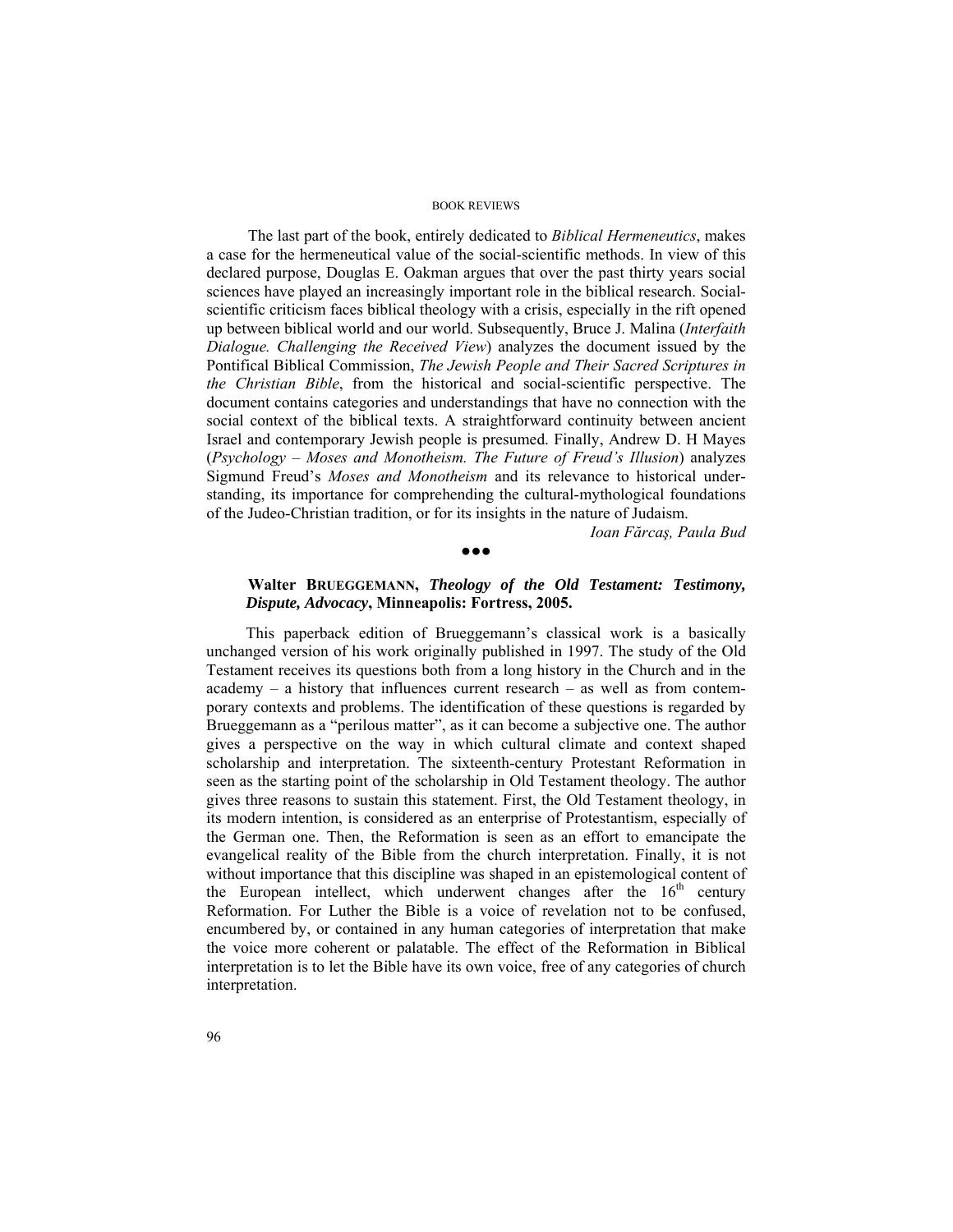The second retrospect in Brueggemann's study makes an analysis of the contemporary interpretative situation in the Old Testament theology. While in the past interpretation was largely homogeneous and easy to control, today biblical exegesis is made in a pluralistic context. The new situation can bring conflict between varied interpretations. Rival accounts of Old Testament theology, of which the most important alternative appear to be canonical, liberationist in its several submodels, historical-critical, are easy to notice.

Given the new interpretative situation of the present times, several aspects with reference to Old Testament scholarship are mentioned, like intertextuality, the Jewishness of the text, the dialectical and dialogical quality of the Old Testament, and its character of being a response to the crisis of exile. Changes in recent Old Testament study are mentioned, as well as some options regarding the theological enterprise: foundationalism, canon criticism, the seriatim reading, the postliberal approach, the second listening community and the polyphonic character.

The book is structured in five part as it follows: *Part I: Israel's Core Testimony* concerns the core testimony of Israel, given by God. The Old Testament does not give a comprehensive and coherent image of God but only hints and fragments without any apparent clue of how these elements might fit together. To cite God, as a subject of theology, means to take, as the author say, only the "theos" out of theology. *Part II: Israel's Countertestimony* opens with a chapter about cross-examination as a method used in studying the Old Testament. The process of cross-examination is required by Israel's testimony which attests to God's acts whereby He transforms the world. The process of cross-examination goes on in the Old Testament's text itself, the text being pervasively disputatious. *Part III: Israel's Unsolicited Testimony* treats about Israel's unsolicited testimony, having as a starting point the metaphor of the courtroom testimony. But Yahweh is never presented alone in Israel's testimony. He is always Yahweh-in-relation, and He is committed to his partners (as the author names the ones who know Him). There are several kinds of partnership with Yahweh, presented by the author: Israel's partnership with Yahweh, the human person and Yahweh, Yahweh and the nations, Yahweh and the entire creation. Therefore, *Part IV* is concentrating over the embodied testimony of Israel. It tries to give us a picture of the mediators that occur in Yahweh's relation with Israel (the Torah, the king, the prophet, the cult, the sage), about the mediated forms of Yahweh's presence, not without analyzing the direct forms of Yahweh's presence, without any mediating agents. The subject will be treated into two parts: the public immediacy in theophany (for example the theophany at Sinai) and the personal encounters (Abraham, Moses, Elijah). Finally, *Part V: Prospects for Theological Interpretation* gives us some prospects for theological interpretation. In this last part, Bruegemann also makes a summary of the entire study.

*Ioan Fărcaş, Paula Bud* 

●●●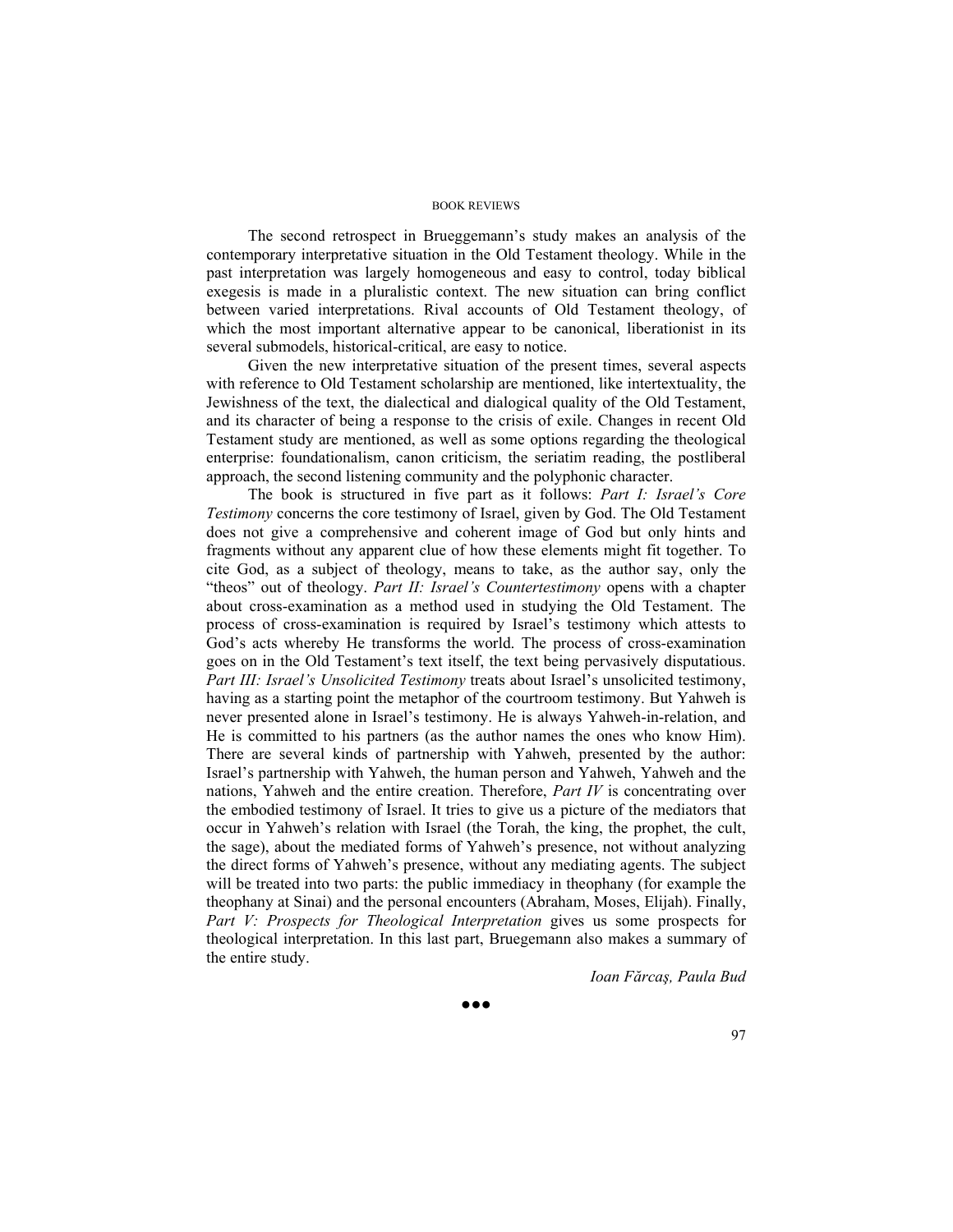## **Carolyn Osiek, Margaret Y. MacDonald, with Janet H. Tulloch,** *A Woman's Place. House Churches in Earliest Christianity***, Minneapolis: Fortress Press, 2006.**

Carolyn Osiek and Margaret MacDonald are acknowledged for their contribution to scholarship on early Christianity, household and household churches, including women's status. Carolyn Osiek, professor of New Testament at Brite Divinity School, Fort Worth, Texas has published several volumes on the topic, writing on *Families in the New Testament: Households and House Churches* (1997, together with David L. Balch), and most recently on *Ordained Women in the Early Church: A Documentary History* (2007, with Kevin Madigan). Margaret MacDonald, professor of New Testament at Saint Francis Xavier University, Nova Scotia Canada, is known for her work on *The Pauline Churches: A Socio-Historical Study of Institutionalization* (1988), and the *Early Christian Women and Pagan Opinion* (1996). The volume also includes a contribution by Janet Tulloch, holding a NT PhD from the University of Ottawa. What brings together the two main authors is their involvement in the SBL Early Christian Families Group and methodologically their interest in the social scientific approach of early Christianity.

The present volume proposes an informed discussion on early Christian women's life, status and role within the social structures of the household and within the household church. The period encompassed goes beyond the time of the NT and early Christian apocrypha, and implicitly of household churches proper, extending occasionally to martyr acts and patristic texts from the  $4<sup>th</sup>$  century. Some of the chapters are revised versions of earlier essays, but most of the material is new. The topic is extremely broad, and the sources rather scarce, which makes the task of the authors all the more difficult. One of the first impressions while reading the volume is the moderation in making categorical statements and the avoidance of sweeping generalizations. The chapters do not offer easy answers, as if we had clear evidence on the life of early Christian women. Instead the reader becomes aware of the multitude and complexity of questions, of the amount of unknown details.

The authors essay to bridge the polarities dividing scholars into various camps; these polarities are regarded to be those of patriarchy vs. the discipleship of equals, of public vs. private, and of ascetic vs. domestic lifestyle. The authors perform their proposed task with success and avoid falling into one of these camps.

The first chapters introduce the reader to the everyday life of Christian women, as wives, often confronted with the tension between social expectations and Christian ideals, not rarely in religiously mixed families, facing early widowhood and remarriage, finding themselves within a network of relatives and halfrelatives due to entering into new marriages. We encounter women as mothers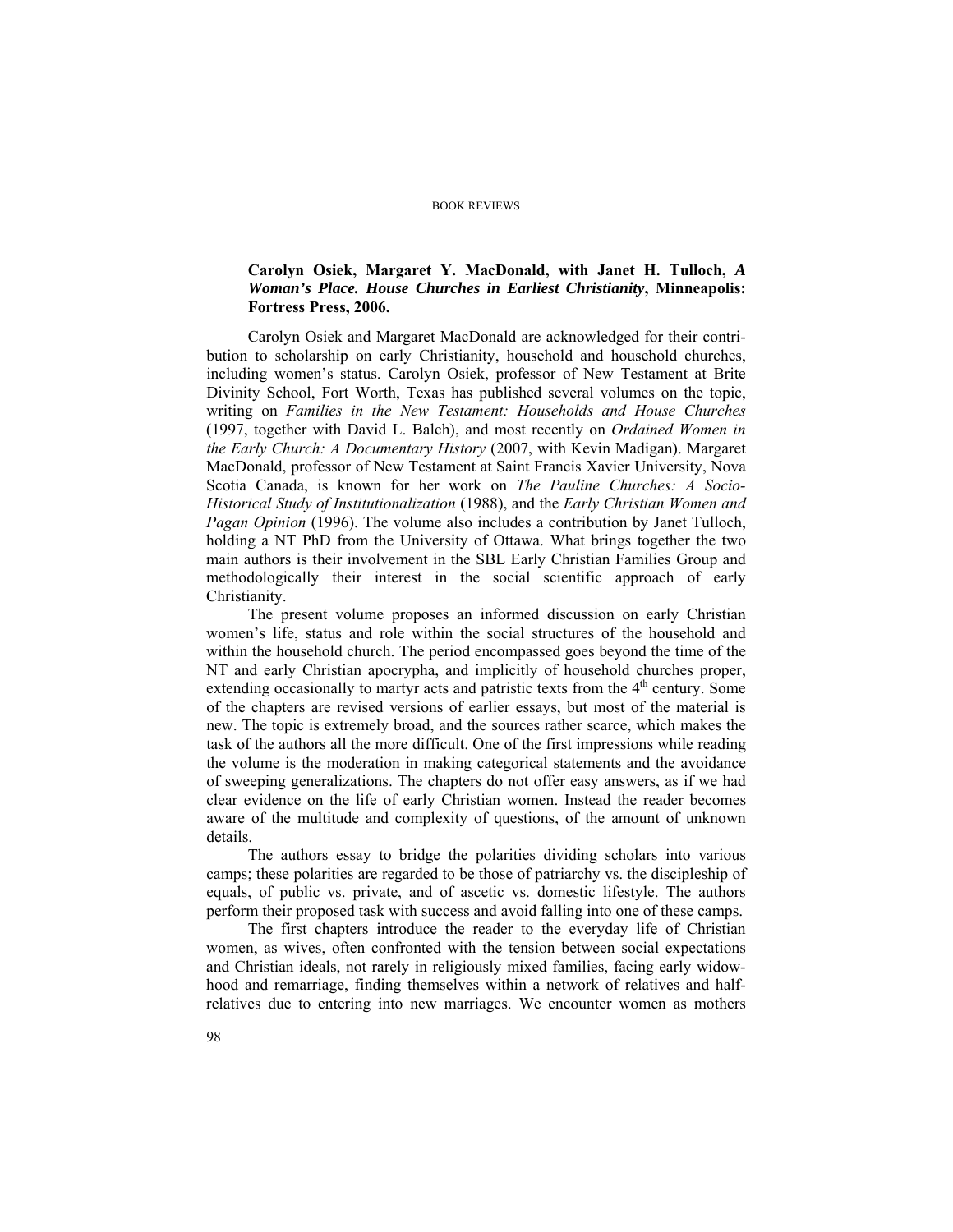giving birth, assisted by midwives, nursing their little children, having to deal with the extremely high infant mortality, or exposed to rather common maternal mortality, as widows to be cared for or providing social care. We get a glimpse into the life of daughters growing up in household(churche)s and that of the older women instructing their younger sisters. We become aware of the double vulnerability of women slaves facing not only social domination but also sexual exploitation. Data are collected carefully from a very broad range of sources, from Christian writings to Greek, Roman and Jewish authors. Details are also recovered from the background of texts meant to convey a religious message, without however taking all explicit data for granted.

Toward the middle of the volume the authors address the ideological discourse on women in the early church, manifest in Eph 5,22-33. This chapter prepares the following part of the volume that tackles with women's position in the household and the church, including leadership roles. The household code in Eph is read against the background of Roman imperial ideology. Thus Eph is seen to both adopt conventional *topoi* on household management allowing a social invisibility of Christians in a non-Christian society and to incorporate countercultural elements, dissociating Christians from the corrupt world. Concord within the couple is both a symbol of and an instrument aiming at achieving the harmony of the community at large. While the overall discussion is detailed and pertinent, one wonders however whether the emphasis on the purity and fidelity of the wife is indeed as countercultural as assumed here, given e.g. the ideal depicted by Hellenistic moralists.

The following chapters deal more closely with women's leadership role, in the household and in the church. Drawing from a large number of Greek and Roman sources the authors argue that women exerted an important role in managing the household, quite often independently and enjoying authority over the slaves. Inference on Christian women is drawn mostly by extension or gained from martyr acts and patristic sources, given that the NT household codes portray women as rather passive. However the authors also bring in various NT-testimonies on women offering hospitality to apostles or itinerant preachers and hosting house churches. A special issue addressed is that of women's participation in meals, including the question regarding Christian women hosting and presiding at ritual meals. While the authors find indices for women doing so, they distinguish the function of hosting and presiding at a (religious) meal from that of teaching, and although noting a number of female teachers, they assert that women very early met obstacles in exerting a teaching role.

The chapter authored by Janet Tulloch on women leaders in funerary meals brings in the contribution of visual arts, discussing the frescos from the Roman catacomb of Marcellino and Pietro.

The chapter on women patrons is one of the most interesting. The authors draw from extensive ancient literary and epigraphic evidence for elite but also common women exerting private and public patronage not only in Rome and Italy,